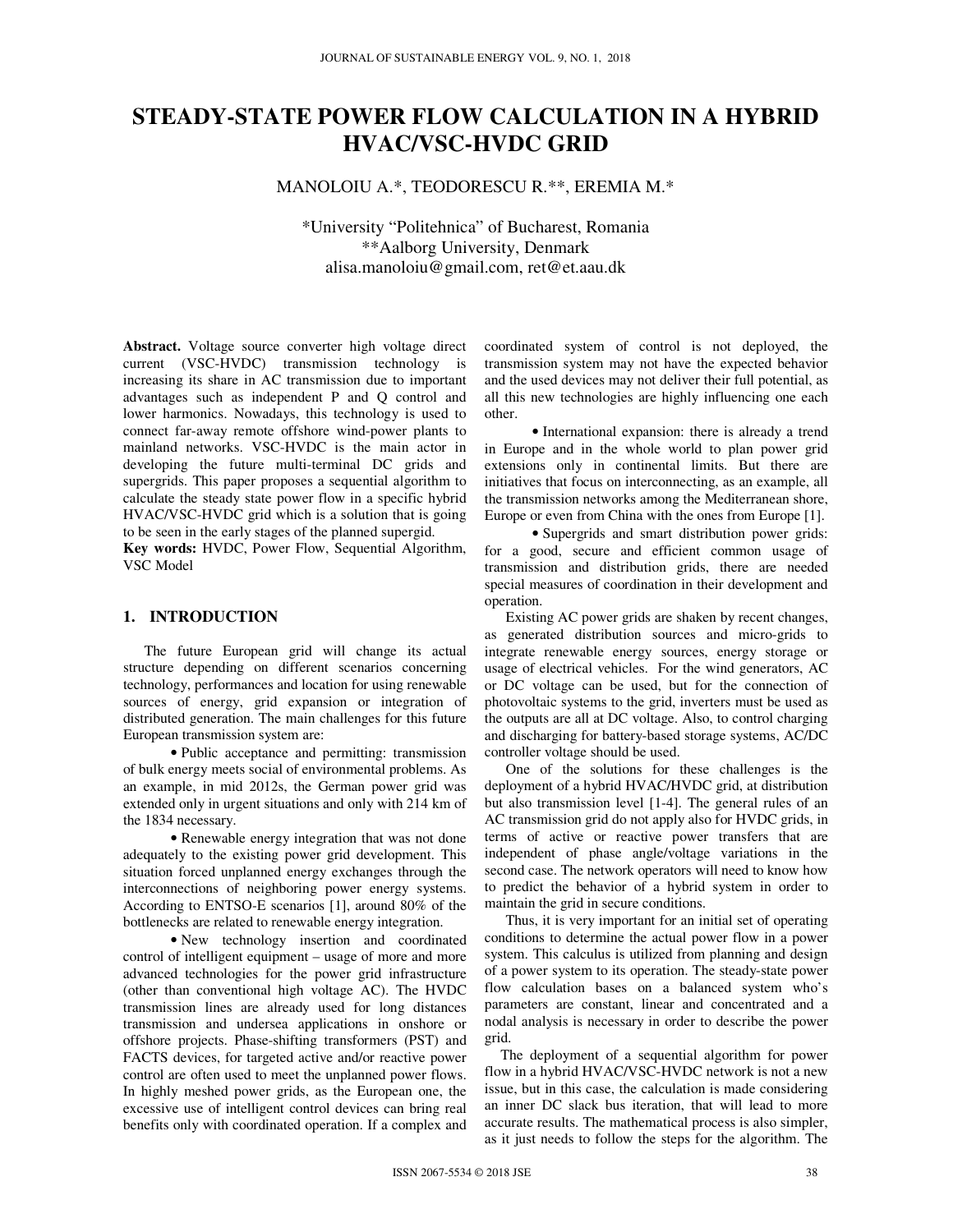main contribution of this paper is the converter model. Because the proposed method is a sequential one, the algorithm can be implemented easily for other AC grids power flow calculations.

In this paper steady state power flow analysis for a hybrid HVAC/VSC-HVDC grid is performed. The algorithm used for this purpose is a sequential one, treating separately the AC grid and the DC grid and it is implemented in a MATLAB environment. The paper is organized as follows: section II presents an introduction regarding VSC converter modeling, while in section III it is described a brief analytic basis of the power flow problem. Section IV illustrates the power flow calculation using the proposed algorithm for a specific grid and its results. The conclusion is made in Section V.

## **2. VSC MODELING**

Seen from the PCC of the AC side, the VSC-HVDC station contains the converter transformer, the AC filters and the phase reactor (Figure 1).

The role of the converter transformer is to realize an reactance between the AC system and the VSC converter, as it cannot be directly connected. Also, the transformer adapts the system voltage to the VSC and may be designed with adjusting taps.



**Fig. 1. Model of a VSC-HVDC conversion station [6]** 

The AC filters depend on the converter configuration and their purpose is to attenuate the harmonics. Only filters with higher tuning frequencies may be required, and such filters are normally cheaper and more compact than those with lower tuning frequencies. But as a drawback, they absorb reactive power on the fundamental frequency and if the AC grid is not able to provide this reactive power, only an adequate VSC control or the use of a shunt reactor may compensate it. The phase reactor can protect the transformer from high frequencies that may appear because of the commutation process and the associated rapid changes of high voltage (dv/dt) and current (di/dt). Harmonic generation can also vary with the VSC topology chosen, the chosen type of controllable switch, and the VSC switching technique. The converter is used for voltage conversion, from AC to DC [3].

The model of the VSC-HVDC station and its components, as seen from the AC side, can be observed in fig.1.

## **AC Side**

The AC side of the converter is depicted in Figure 2. The model assumes a controllable voltage source  $\underline{U}_c = U_c \angle \theta_c$  behind the phase reactor that is represented as a complex impedance  $Z_c = R_c + jX_c$  (Thévenin model). The low pass filter from the figure is represented through susceptance  $B_f$  at system frequency. The filter is connected to the AC system through a transformer, represented as a complex impedance  $Z_{tf} = R_{tf} + jX_{tf}$ .

The active and reactive powers from the grid can be written as function of the complex voltages:

$$
P_s = -U_s^2 G_{tf} + U_s U_f \left[ G_{tf} \cos(\theta_s - \theta_f) + B_{tf} \sin(\theta_s - \theta_f) \right]
$$
  
\n
$$
Q_s = U_s^2 B_{tf} + U_s U_f \left[ G_{tf} \sin(\theta_s - \theta_f) - B_{tf} \cos(\theta_s - \theta_f) \right]
$$
  
\nwhere  $U_s = U_s \angle \theta_s$  and  $U_f = U_f \angle \theta_f$  are the AC system



**Fig. 2. Equivalent model of a VSC station connected to an AC system for the steady state**  At the converter, the flow **calculation** (6) powers are:

$$
P_c = U_c^2 G_c - U_f U_c \Big[ G_c \cos(\theta_f - \theta_c) - B_c \sin(\theta_f - \theta_c) \Big]
$$
  

$$
Q_c = -U_c^2 B_c + U_f U_c \Big[ G_c \sin(\theta_f - \theta_c) + B_c \cos(\theta_f - \theta_c) \Big]
$$

Converter loss may be considered as  $P_{loss} = \beta \times P_c$ , where β represents  $1.65%$  of the converter active power [7].

 Depending on the topology of the VSC converter, the AC filter can be neglected (as for a modular multi-level one), or not (for two or three level VSCs with PWM modulation). A simplified model of a converter, the transformer's influence can also be neglected [7].

 On the AC side, each converter can control either the reactive power or the alternative voltage, so each PCC can be seen as a PQ or PV bus.

#### **DC Side**

From the DC side, the VSC-HVDC system can be operated in three different modes of control:

• A converter (called slack converter) has the role of direct voltage  $(U_{dc})$  control. This converter must maintain the power balance in the DC system:

 $P_{dc,1} + P_{dc,2} + ... + P_{dc,N} - P_{loss,DC} = 0$ 

where  $P_{dc,i}$  is the DC power injected by each terminal of the DC grid, and *Ploss,DC* is the power loss in the whole DC grid.

• The other converters control the active power.

• The voltage droop control, which represents a combination of the two modes of control presented above.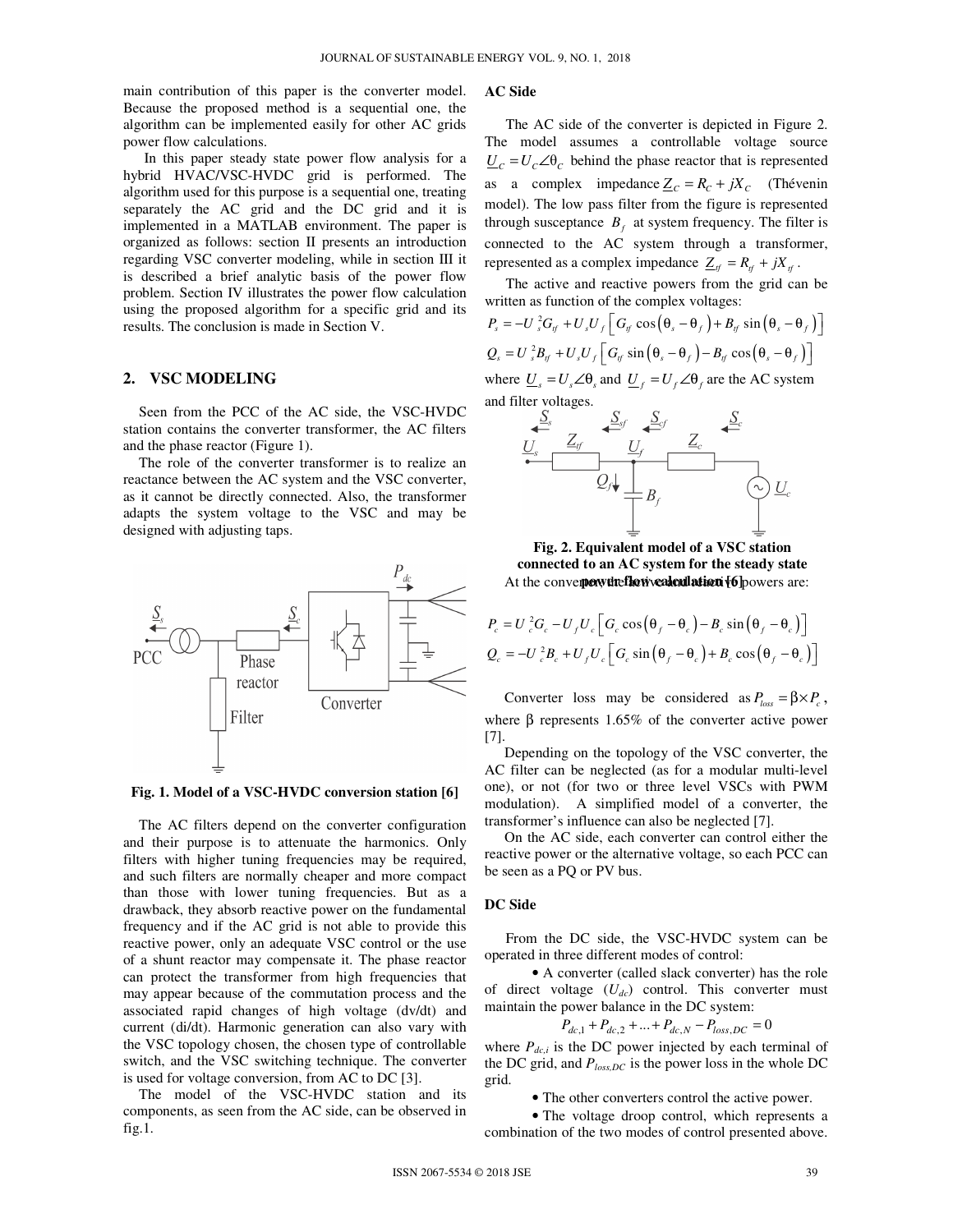The VSC converter controls the DC voltage  $U_{dc}$  at a set value  $U_{dc,set}$ , keeping in the same time the DC power  $P_{dc}$  at a desired value *Pdc,set*. By this control mode, converters can contribute at the DC power balance, together with the slack converter [8].

#### **3. POWER FLOW CALCULATION**

The power flow calculus can be done by knowing the power grid data, as longitudinal impedances and shunt admittances for branches and apparent complex powers for buses. Such a calculus establishes the power flow, the power losses and the voltage drops on different component elements of the electric network.

For the calculation of the power flow in a hybrid HVAC/VSC-HVDC grid, it can be used a sequential or an unified method. In a sequential method, the equations for the AC and DC grids are solved separately, while for an unified method, both grids are solved simultaneously, in the same iteration.

The power flow calculation in this paper is performed through a sequential method. The used algorithm calculates in turns the steady state power flow for both AC and DC systems. Figure 3 presents the flow chart for such an algorithm. A similar algorithm is presented in literature [6]-[9].



**Fig. 3. Flow chart for the power flow in sequential algorithm for a HVAC/VSC-HVDC grid** 

The steps for a sequential method [9] are: firstly, we estimate the DC grid parameters, then we solve the system equations and we modify the DC grid parameters according to the founded solution. The solution is cyclic and the calculation continues until a convergence test is achieved. The AC grid must be solved after each update of the DC parameters. The advantage of the sequential algorithm is the possibility to add easily the MTDC grid in the used software that does the power flow calculation for the AC grid. The program used for an unified algorithm should be rewritten in order to solve both DC and AC systems.

#### **3.1. AC Network**

The power flow through AC grid can be described by the equations for bus *i*:

$$
P_i = \sum_{k=1}^n U_i U_k \left[ G_{ik} \cos \left( \theta_i - \theta_k \right) + B_{ik} \sin \left( \theta_i - \theta_k \right) \right]
$$

$$
Q_i = -\sum_{k=1}^n U_i U_k \left[ B_{ik} \cos \left( \theta_i - \theta_k \right) - G_{ik} \sin \left( \theta_i - \theta_k \right) \right]
$$

and the power mismatch vector that can be solved by using Newton Raphson algorithm are:

$$
\Delta P_i = -\Delta P_i = P_i^{imp} - P_i = \sum_{k=1}^{n} \frac{\partial P_i}{\partial x_k} \cdot \Delta x_k
$$
  

$$
\Delta Q_i = -\Delta Q_i = Q_i^{imp} - Q_i = \sum_{k=1}^{n} \frac{\partial Q_i}{\partial x_k} \cdot \Delta x_k
$$

Voltage controlling converters are represented as dummy AC generators and their AC busses change from PQ nodes to PV nodes. The active power injections of slack converters are also modified in order to realize the voltage control. For first iteration, the DC system is assumed to be lossless:

$$
P_{s_{slack}} = -\sum_{j=1; j\neq slack}^{N} P_{s_j}
$$

With the AC voltages  $U_s$  and the power injections on AC side, *S<sup>s</sup>* known, the values for voltage and current can be calculated at converter. When the converter is modeled on AC side, the influence of the transformer is neglected.

#### **3.2. DC Network**

After the AC power flow, the input data for the DC power flow can be calculated. The unknown quantities are the voltages for the DC buses  $U_{dc,i}$  and the power injection of DC slack converter *Pdcslack*. DC voltages can be determined using another Newton Raphson algorithm and solving the next set of power flow equations [6]:

$$
\left(\mathbf{U}_{dc}\,\frac{\partial \mathbf{P^{'}}_{dc}}{\partial \mathbf{U_{dc}}}\right)^{\!\!\!(\boldsymbol{k})}\cdot\frac{\Delta \mathbf{U}_{dc}}{\mathbf{U}_{dc}}^{\!\!\!(\boldsymbol{k})}=\Delta \mathbf{P^{'}_{dc}}^{\!\!\!(\boldsymbol{k})}
$$

The power injection of DC slack converter has to be determined iteratively, by calculating the injected active power in the AC grid from the DC slack converter. This power, *Ps,slack*, can be solved as it depends on DC grid power loss that also depends on the current at the DC slack converter, yet unknown.

Because of the neglecting hypothesis (no AC transformer and no AC filters), the Jacobian Matrix is simplified, and the system that has to be solved [6] becomes:

$$
\begin{bmatrix}\n\left(\frac{\partial P_c}{\partial \theta_c}\right)^{(k)} & \left(U_c \frac{\partial P_c}{\partial U_c}\right)^{(k)} \\
\left(\frac{\partial Q_s}{\partial \theta_f}\right)^{(k)} & \left(U_c \frac{\partial Q_s}{\partial U_c}\right)^{(k)}\n\end{bmatrix}\n\cdot\n\begin{bmatrix}\n\Delta \theta_c^{(k)} \\
\frac{\Delta U_c}{U_c}^{(k)}\n\end{bmatrix}\n=\n\begin{bmatrix}\n\Delta P_c^{(k)} \\
\Delta Q_s^{(k)}\n\end{bmatrix}
$$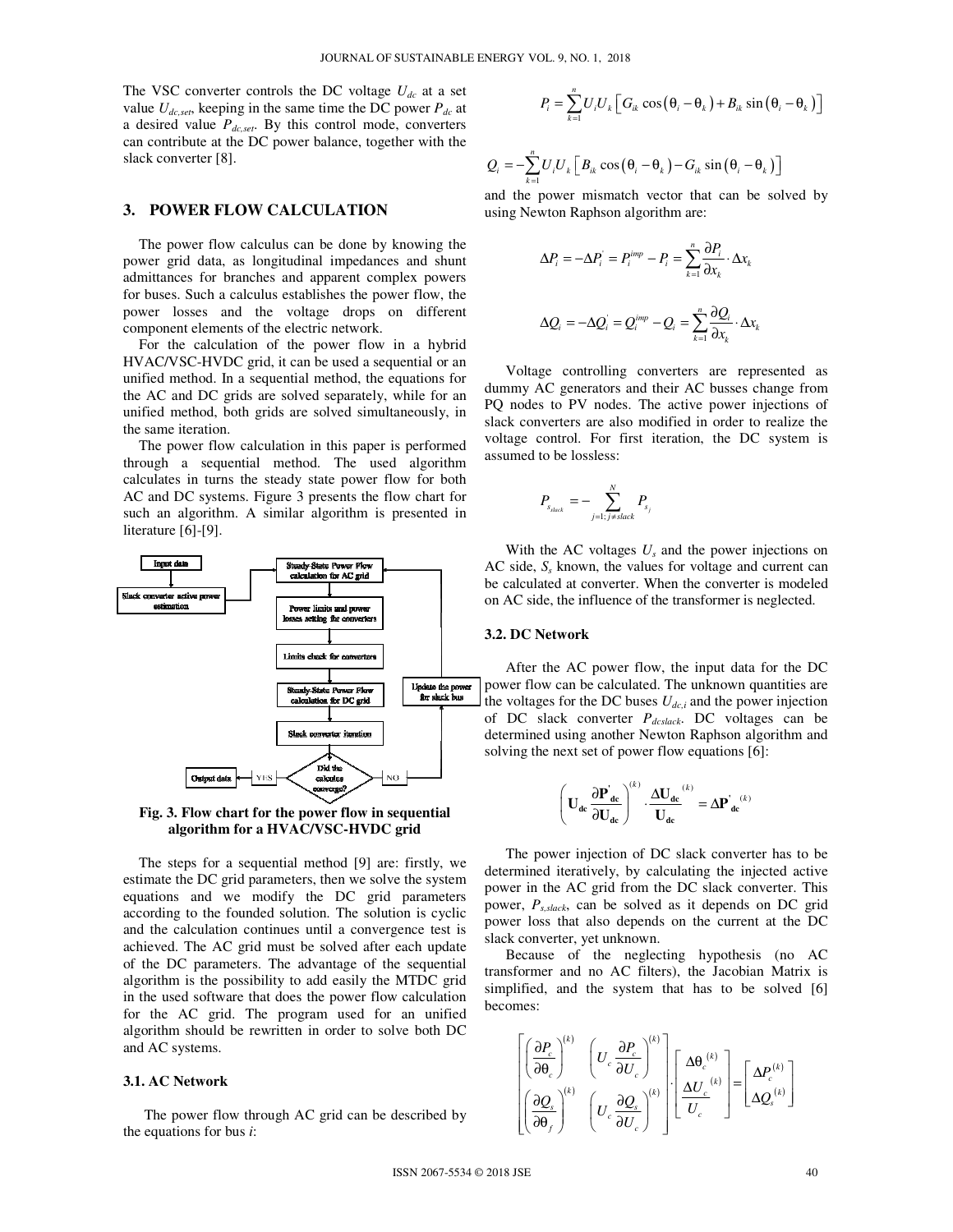where

$$
\left(\frac{\partial P_c}{\partial \theta_c}\right)^{(k)} = -Q_c^{(k)} - U_c^{(k)^2} B_c
$$
\n
$$
\left(U_c \frac{\partial P_c}{\partial U_c}\right)^{(k)} = P_c^{(k)} + U_c^{(k)^2} B_c
$$
\n
$$
\left(\frac{\partial Q_s}{\partial \theta_f}\right)^{(k)} = -P_s^{(k)} - U_s^{(k)^2} G_c
$$
\n
$$
\left(U_c \frac{\partial Q_s}{\partial U_c}\right)^{(k)} = Q_s^{(k)} - U_s^{(k)^2} B_c
$$

The mismatch vectors,  $\Delta P_c^{(k)}$  and  $\Delta Q_s^{(k)}$  can be calculated as:

$$
\Delta P_c^{(k)} = P_c - P_c \left( \underline{U}_s, \underline{U}_c^{(k)} \right)
$$
  
and  

$$
\Delta Q_s^{(k)} = Q_s - Q_s \left( \underline{U}_s, \underline{U}_c^{(k)} \right)
$$

In these equations, the  $k$  superscript refers to the DC slack converter iteration. The flow chart for the slack converter iteration is presented in Figure 4.



**Fig. 4. Flow chart for DC slack bus iteration** 

The test for convergence is verified for the power injection in the AC grid of the slack converter, *Pc,slack* and then is verified the test for convergence for the entire iteration loop.

## **4. CASE STUDY AND RESULTS**

Figure 5 shows the hybrid HVAC/VSC-HVDC grid analyzed in this paper. The AC grid is represented with normal lines, while the DC grid is represented with thicker lines.

The AC power grid is proposed in [5] and has 5 busses and 2 generators. The meshed DC network is represented by three branches, A-B, B-C and A-C. There are, thus, 3 converters and their topology is modular multilevel (VSC-MMC). The DC voltage is  $\pm$  150 kV.

The steady state power flow algorithm for the AC grid converged after 3 iterations, with a maximum setting of 10 iterations and an accepted error for the convergence of  $10^{-8}$ . The proposed sequential algorithm converged very fast, in 0.36 seconds and after 3 iterations. For this algorithm, the error setting was the same as for the one used in AC power flow, a maximum number of 10 iterations and the accepted error of  $10^{-8}$ .



For more clarity, because the figure of the complete

grid with the active and reactive power flow would be too complex, it was represented in two figures. Thus, the results for the power flow in the hybrid HVAC/VSC-HVDC grid can be depicted in Figures 6 and 7. Figure 6 presents the active and reactive power flow only in the HVAC grid, but with the DC grid connected between busses 2, 3 and 5.<br>118,8  $+$   $+$  89,01



**Fig. 6. Power flow in the AC grid with the DC grid connected between busses 2, 3 and 5** 

In Figure 7 are shown the power flow results of the proposed sequential algorithm only for the DC grid, with the active/reactive injections of the three converters A, B and C. As noted before, converter A (the slack converter) maintains the power balance in the DC system, counting the DC active power losses of 0,5 MW.



**Fig. 7. Power flow and converter's injections in the AC grid for the DC grid**